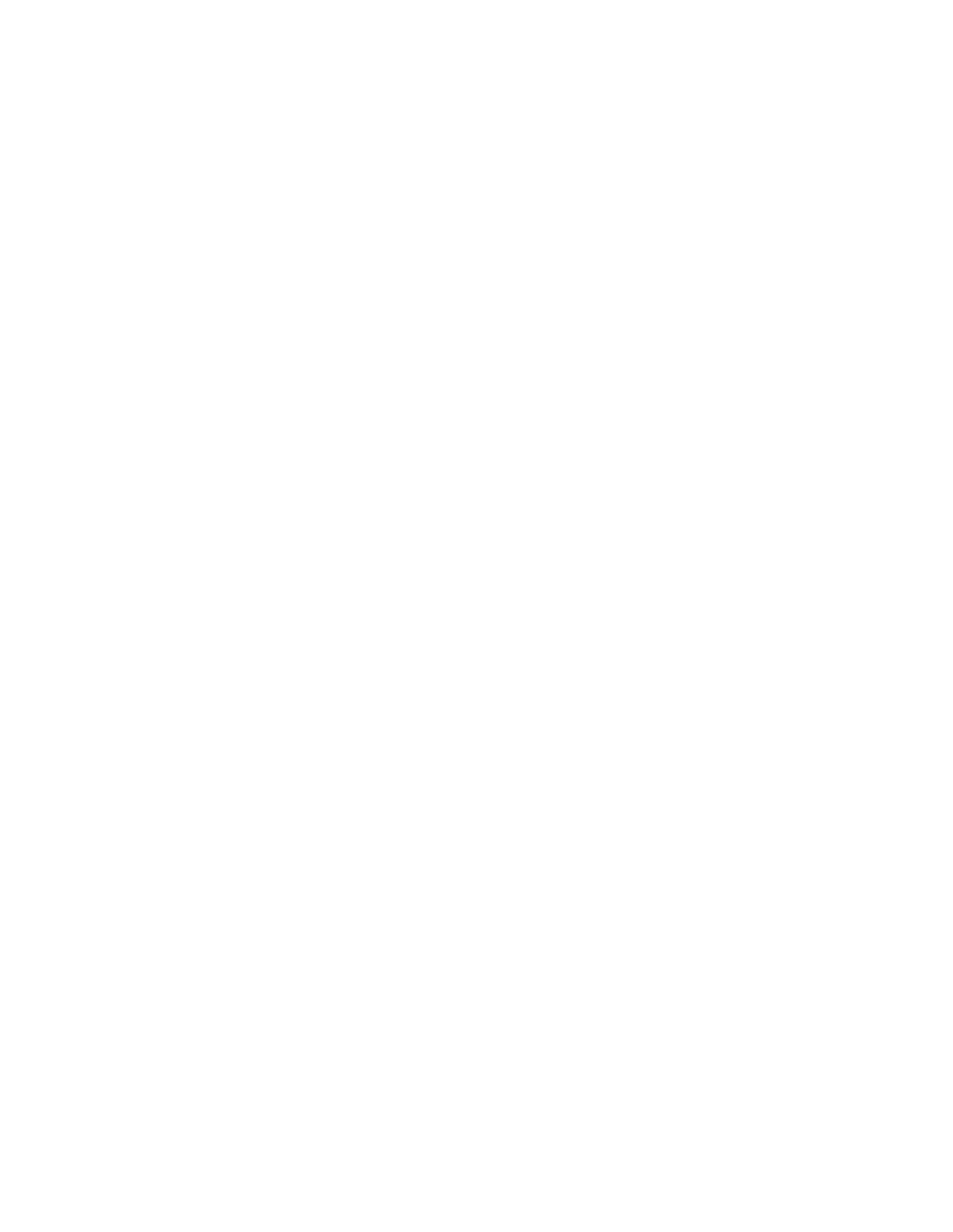#### **Summary**

The report frames current thinking on the issues, opportunities and forces at play in the emergence of new mobility. By looking forward at how different trends and scenarios could evolve, it identifies broad strategic directions that are of interest to a wide range of new mobility stakeholders.

To support the update of the GTHA's Regional Transportation Plan, this concluding chapter highlights several high priority areas where future work could bridge gaps in current research or otherwise inform government transportation policy.

### **Protecting the Public Interest**

The changing mobility landscape will have implications for public policy and supporting research including the following key areas.

#### **Regional policy and regulation**

An ownership model of new mobility-continuing and expanding the current model based on private vehicle ownership–would have major implications for the GTHA's transportation system and policy framework. In this model, vehicle owners and service providers would play a key role in shaping travel patterns and their impacts, especially changes in the amount of motor vehicle travel and government's ability to shape outcomes for the benefit of society. Research is needed to understand how the effectiveness of different policy levers would change depending on the model and mix of ownership.

For example, mobility pricing is a key policy tool but government's influence could diminish with a greater range of private-sector mobility offerings that compete with transit and are market priced. Data ownership, access, sharing and security are

key areas of research that must span the public and private realms. Research is also needed on where and how government can best invest its limited resources to influence industry practices—for example, in the area of travel planning the role of government could range from creating its own tools to creating frameworks and standards that guide the work of others. Research could also explore policy models for Mobility as a Service (MaaS), addressing issues such as organizational roles and priority strategies to ensure effectiveness.

#### **Rapid transit network planning**

New mobility trends highlight the need for new tools and approaches for rapid transit network planning. Dynamic and uncertain circumstances call for scenario planning tools that can quickly assess policy and infrastructure options, both for strategic purposes and to monitor the plan's progress and shifting context. At a project level, evaluation tools and business cases will need to consider how new rapid transit lines, transit stations and parking structures can respond to a changing environment, and what role is played by factors such as the level of of public acceptance of on-demand mobility services and autonomous vehicles, and how it impacts the degree and timing of possible uptake. Financial models will need to be sensitive to a range of revenue and service approaches, including disruptive ones. Similarly, traditional transportation models will need upgrading to more accurately assess the impacts of new mobility choices and services on individual behaviours and the broader transportation system.

#### **Operations and business models**

Underpinning the Regional Transportation Plan will be the need for a better understanding of new mobility practices and business models. While international experience is highly varied, work can be done to bring together good examples of new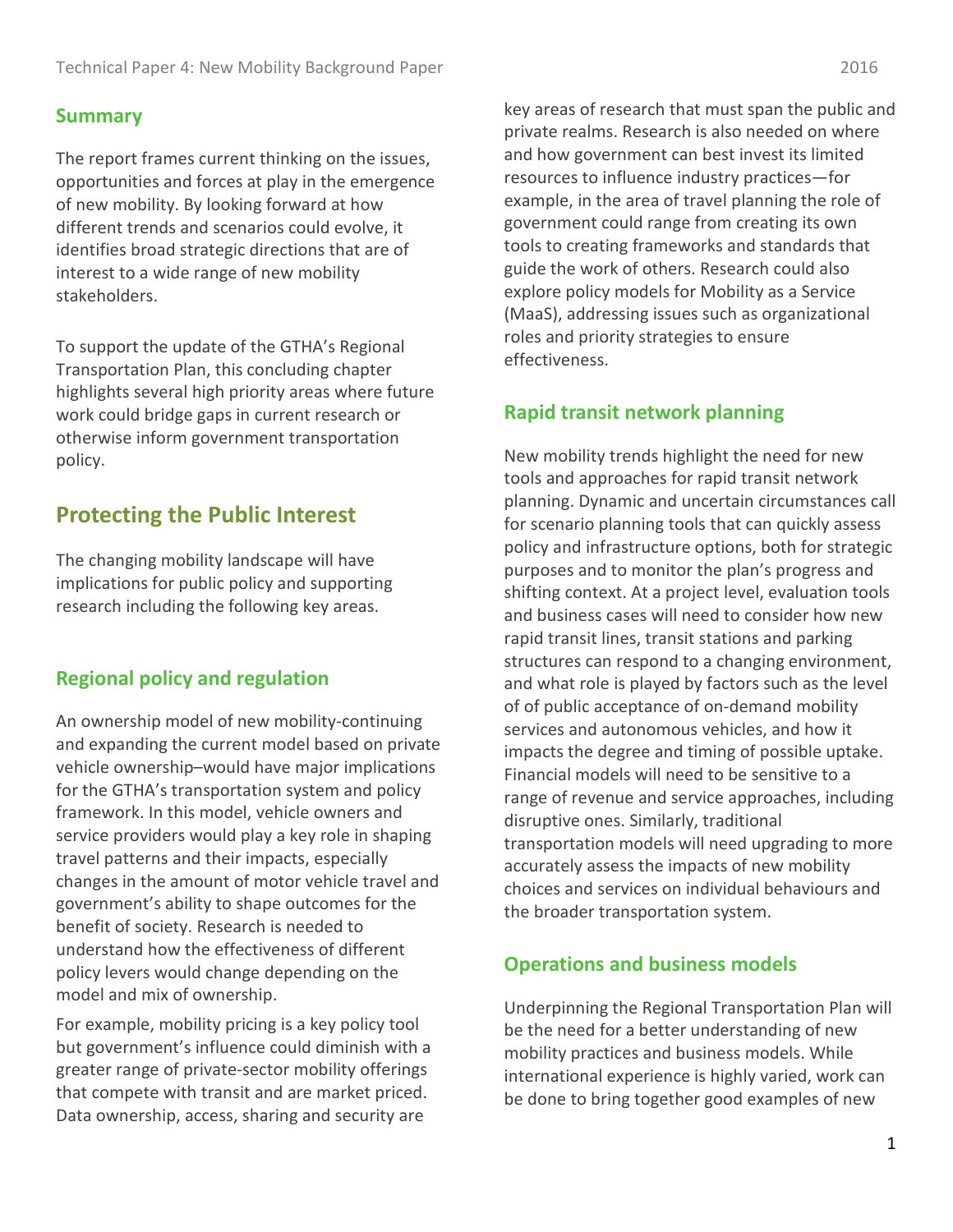mobility offerings and lessons learned, such as the Milton GO Connect service, Kutsuplus in Helsinki or Bridj in Kansas City, Boston and Washington, D.C. Government will also need to monitor trends in the automotive, financial and information technology sectors to ensure the ongoing relevance of plans.

#### **Mobility pricing**

The integration of transit fares across the region, to create a unified and logical fare structure for transit trips regardless of the operating agency, has become an increasingly urgent priority. The discussion has become more complex with the arrival of new mobility. Government policies around transit fares must continue to balance social, economic and environmental objectives, while also considering new market forces. Research is needed to build a better understanding of mobility pricing across modes and operators (e.g. bikeshare, parking), advanced transportation modelling, and private-sector business models for public mobility. Work is also required to decouple social and transportation policy objectives so that both can be pursued in an integrated and effective manner. For example, technology now allows for a consistent approach to fares, while concessions to different user groups can be applied to qualifying individuals. These subsidies can then be explicitly accounted for in the appropriate operating budget.

#### **Next-generation transportation demand management**

TDM tools such as road or cordon charges have the potential to be a key lever of mobility policy in limiting the growth in vehicle-kilometres travelled that could result from new technology and service models. Work is needed to explore new ways of managing demand and their potential effectiveness.

#### **Parking management**

Parking is an area that faces significant potential disruption from new mobility, both in terms of pricing and in the nature and extent of required infrastructure at GO stations and across the region. Within the broader topic of mobility pricing, parking pricing could be a key policy lever in managing demand. Areas of research could include how on-demand mobility services and autonomous vehicles could impact parking demands and operations; of particular interest might be the impacts of a mixed vehicle fleet on the timing, layout and possible repurposing of transit stations, parking structures and access streets.

#### **Urban freight**

The automation of urban freight and the possible convergence of goods movement with personal mobility could raise a host of policy issues. Monitoring developments in the freight industry will be increasingly important to regional modelling and policy frameworks.

#### **Active transportation and safer, more complete streets**

New mobility has the potential to reshape how public rights-of-way are used, and could lead to the reallocation of road space. Policy consideration should be given to how to best use road space, and how to repurpose roads over time in a way that balances public and private mobility with wider civic needs. Understanding the changing context of safety will also be important to street design and operations.

#### **Working Together in New Ways**

A key finding of this report is the emergence of a wide range of new players in the mobility field, and the changing balance of public- and private-sector roles. There is an urgent need for cultural change in